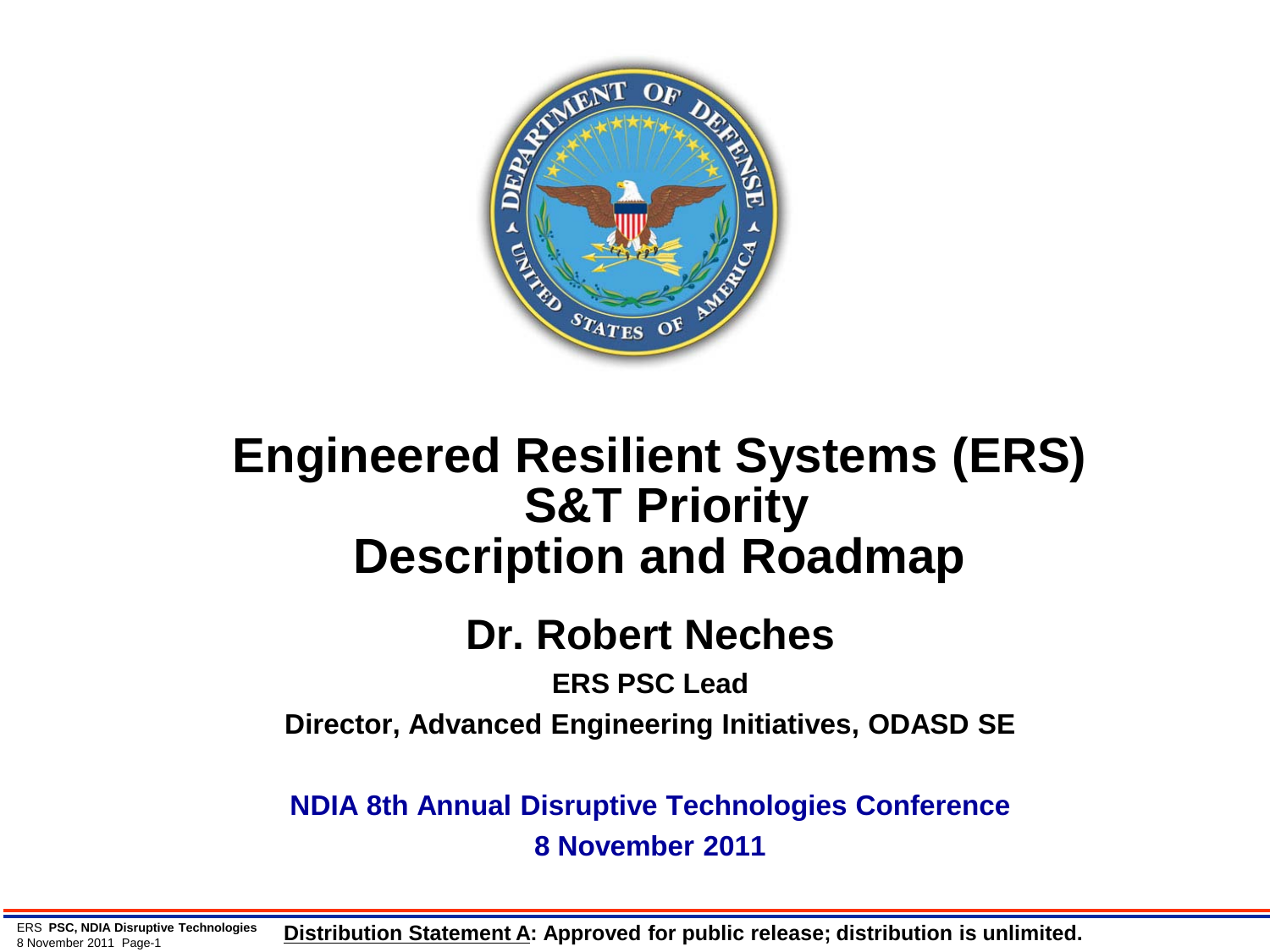

## **Engineered Resilient Systems Spans the Systems Life cycle**



**Resilience: Effective in a wide range of situations, readily adaptable to others through reconfiguration or replacement, with graceful and detectable degradation of function** 



8 November 2011 Page-2

**Distribution Statement A: Approved for public release; distribution is unlimited.** ERS **PSC, NDIA Disruptive Technologies**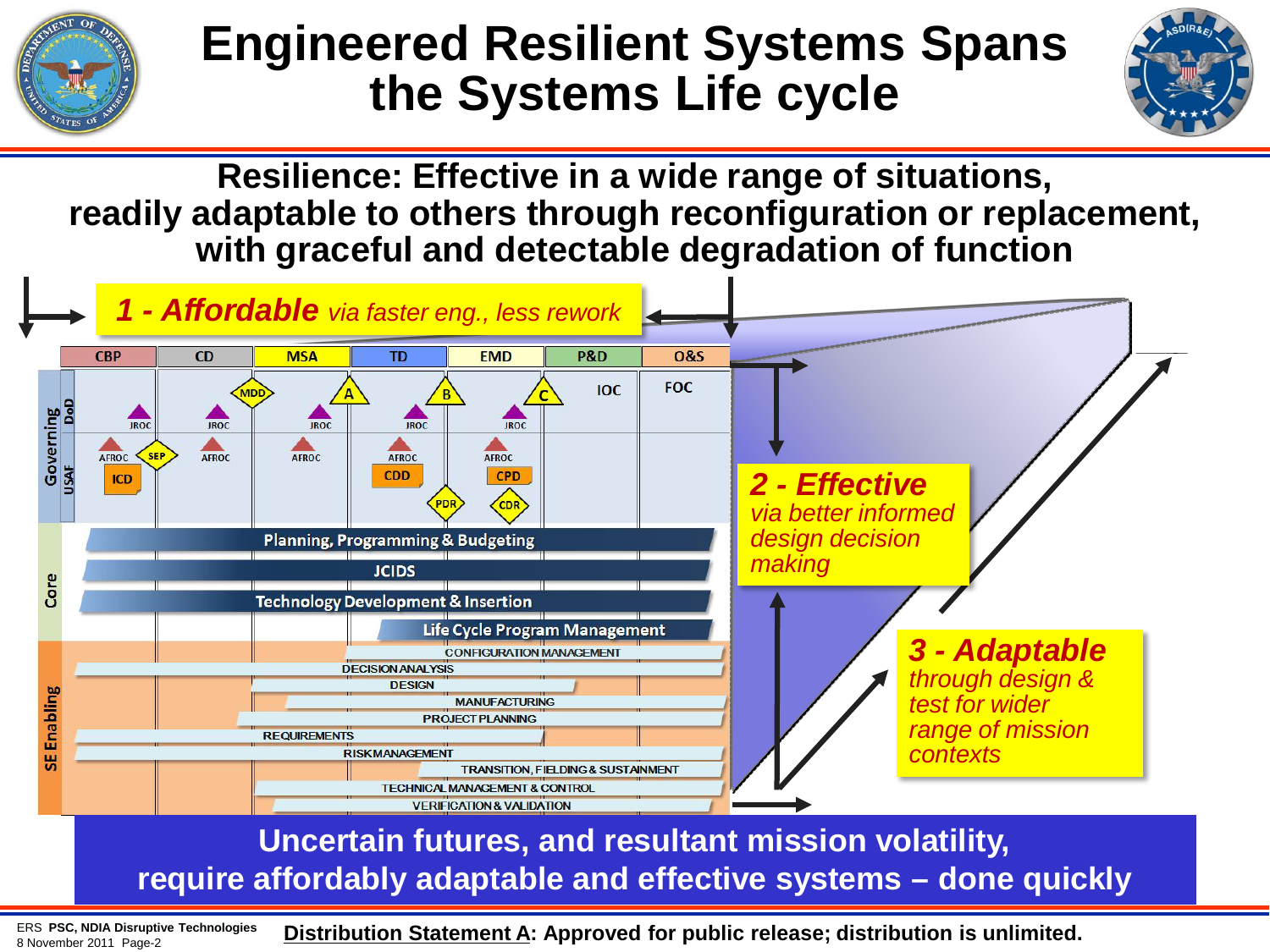# **Engineered Resilient Systems**





#### **New tools help engineers and users understand interactions, identify implications, and decide how to manage consequences**

**Fast, easy, inexpensive up-front engineering:**

- **Automatically consider many variations**
- **Propagate changes, maintain constraints**
- **Introduce and evaluate many usage scenarios**
- **Analyze to compare and understand technical & operational tradeoffs**
- **Iteratively refine requirements in light of feasibilities and opportunities**
- **Learn and update**

**Where We Need to Go**

**Distribution Statement A: Approved for public release; distribution is unlimited.** ERS **PSC, NDIA Disruptive Technologies** 8 November 2011 Page-3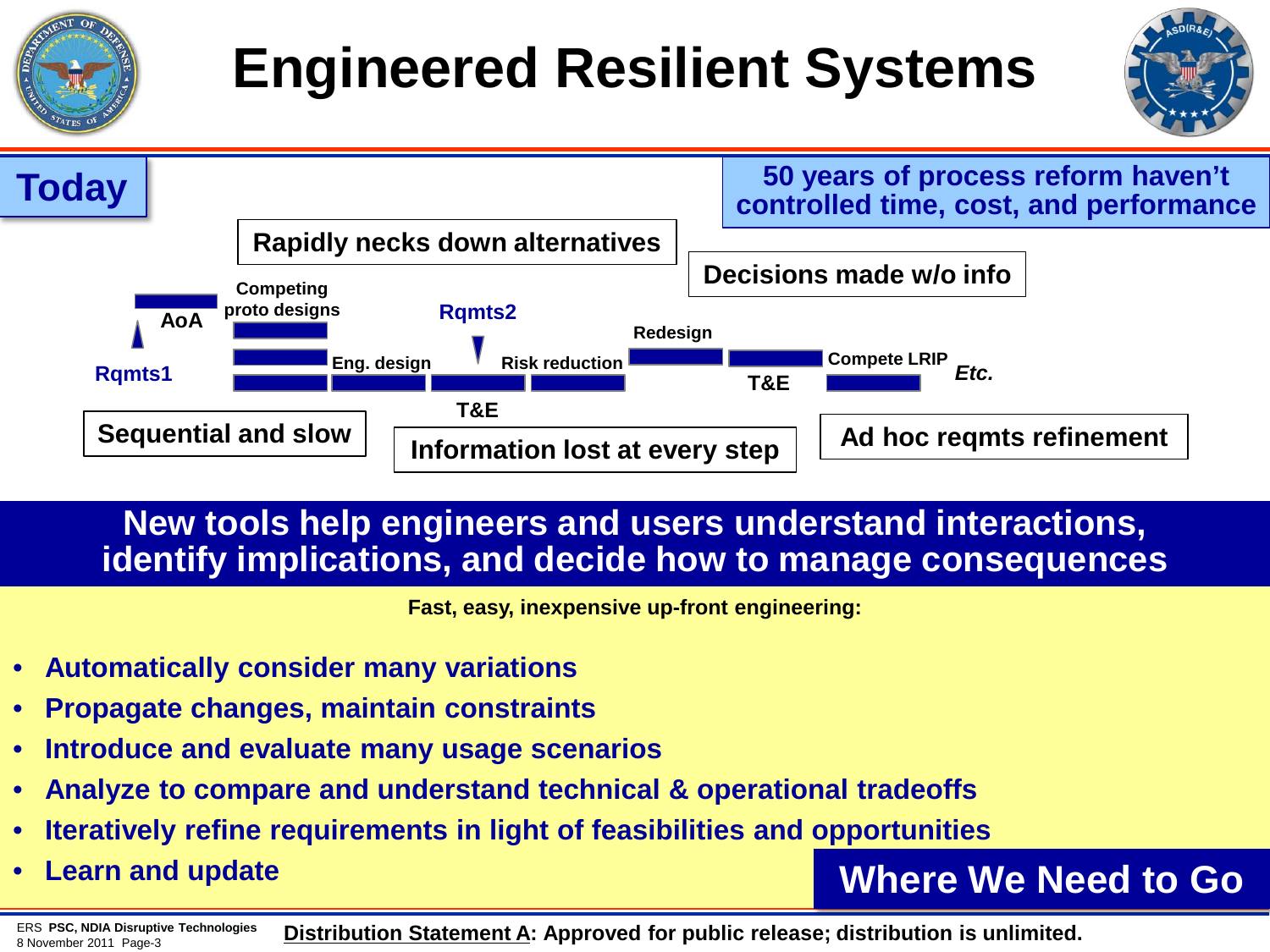

## **Engineered Resilient Systems: Needs and Technology Issues**



### *Creating & fielding affordable, effective systems entails:*

- **Deep trade-off analyses across mission contexts**
	- **Adaptability, effectiveness and affordability in the trade-space**
	- **Maintained for life**
- **More informative requirements**
- **Well-founded requirements refinement**
- **More alternatives, maintained longer**

### *Doing so quickly and adaptably requires new technology:*

- **Models with representational richness**
- **Learning about operational context**
- **Uncertainty- and Risk- based tools**

#### **Starting point: Model- and Platform- based engineering**

**Distribution Statement A: Approved for public release; distribution is unlimited.** ERS **PSC, NDIA Disruptive Technologies** 8 November 2011 Page-4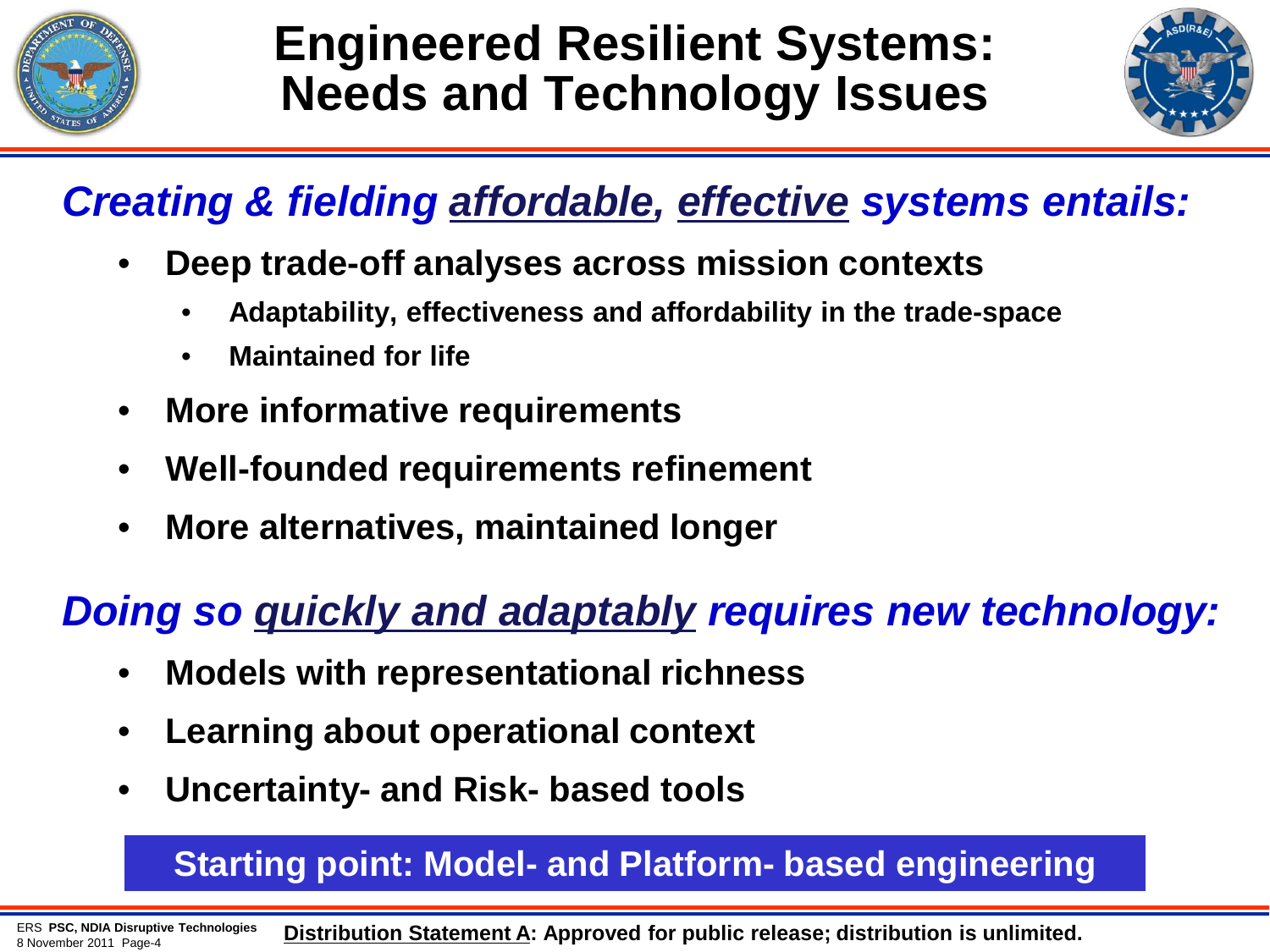

# **System Representation and Modeling: Technical Gaps and Challenges**



| <b>Technology</b>                                                                                                                       | 10-Yr Goal                                     | <b>Gaps</b>                                                                                                                                                                                                                                     |
|-----------------------------------------------------------------------------------------------------------------------------------------|------------------------------------------------|-------------------------------------------------------------------------------------------------------------------------------------------------------------------------------------------------------------------------------------------------|
| <b>Capturing</b><br>• Physical and<br>logical structures<br>• Behavior<br>• Interaction with<br>the environment<br>and other<br>systems | Model 95%<br>of a complex<br>weapons<br>system | • Combining live and virtual worlds<br>Bi-directional linking of physics-based<br>& statistical models<br>Key multidisciplinary, multiscale models<br>Automated and semi-automated<br>acquisition techniques<br>Techniques for adaptable models |

**We need to create and manage many classes (***executable, depictional, statistical...***) and many types (***device and environmental physics, comms, sensors, effectors, software, systems ...***) of models**

**Distribution Statement A: Approved for public release; distribution is unlimited.** ERS **PSC, NDIA Disruptive Technologies** 8 November 2011 Page-5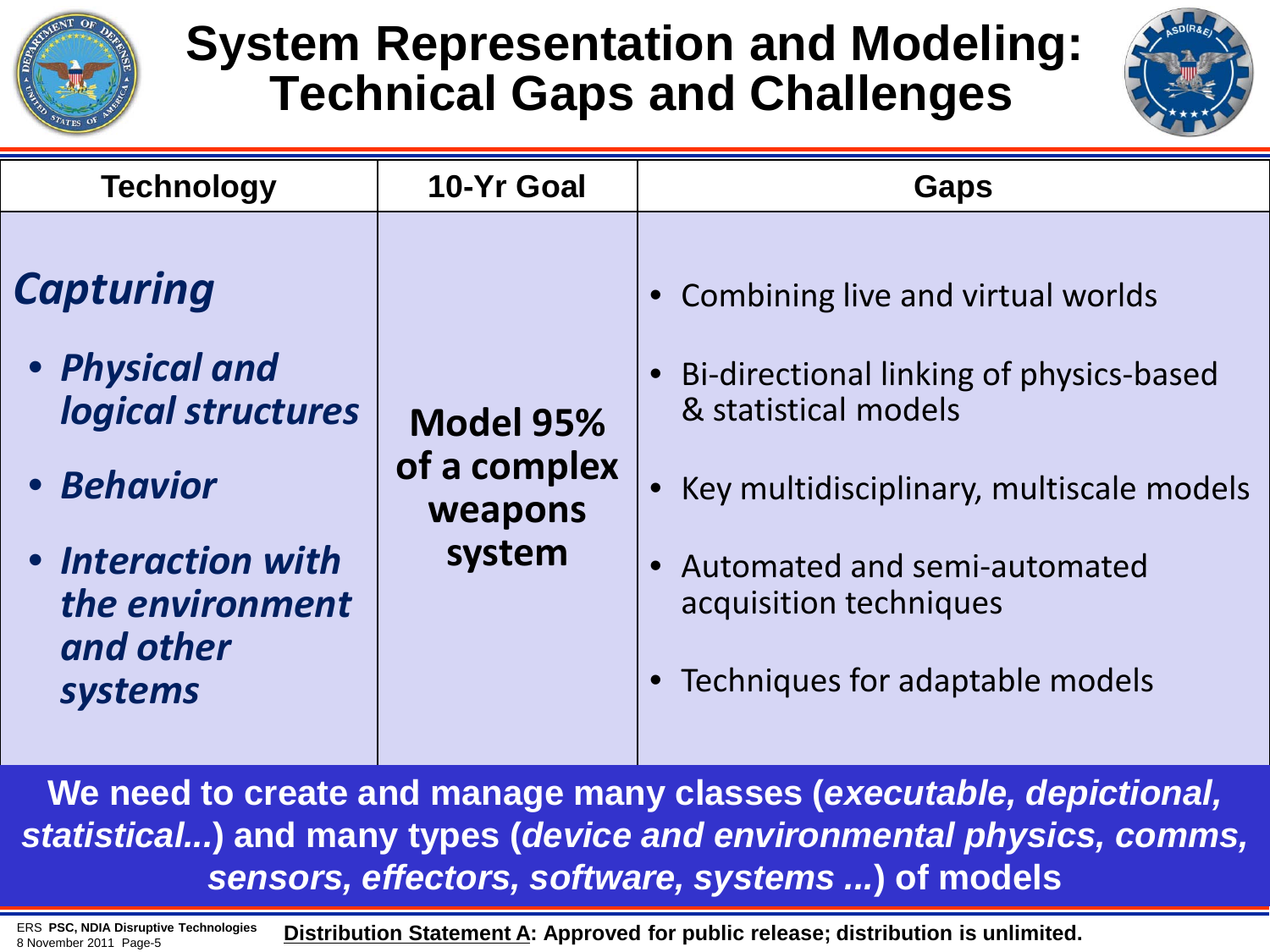

### **Characterizing Changing Operational Environments: Technical Gaps and Challenges**



| <b>Technology</b>                                                                                                                                                                  | 10-Yr Goal                                                                                          | <b>Gaps</b>                                                                                                                                                                                                                                                                                                                              |  |
|------------------------------------------------------------------------------------------------------------------------------------------------------------------------------------|-----------------------------------------------------------------------------------------------------|------------------------------------------------------------------------------------------------------------------------------------------------------------------------------------------------------------------------------------------------------------------------------------------------------------------------------------------|--|
| <b>Deeper</b><br>understanding of<br>warfighter needs<br><b>Directly gathering</b><br>operational data<br><b>Understanding</b><br>operational<br>impacts of<br><i>alternatives</i> | <b>Military</b><br><b>Effectiveness</b><br><b>Breadth</b><br><b>Assessment</b><br><b>Capability</b> | Learning from live and virtual<br>operational systems<br>• Synthetic environments for<br>experimentation and learning<br>• Creating operational context models<br>(missions, environments, threats,<br>tactics, and ConOps)<br>• Generating meaningful tests and use<br>cases from operational data<br>Synthesis & application of models |  |

**"Ensuring adaptability and effectiveness requires evaluating and storing results** *from many, many scenarios* **(including those presently considered unlikely)** *for consideration earlier* **in the acquisition process."** 

8 November 2011 Page-6

**Distribution Statement A: Approved for public release; distribution is unlimited.** ERS **PSC, NDIA Disruptive Technologies**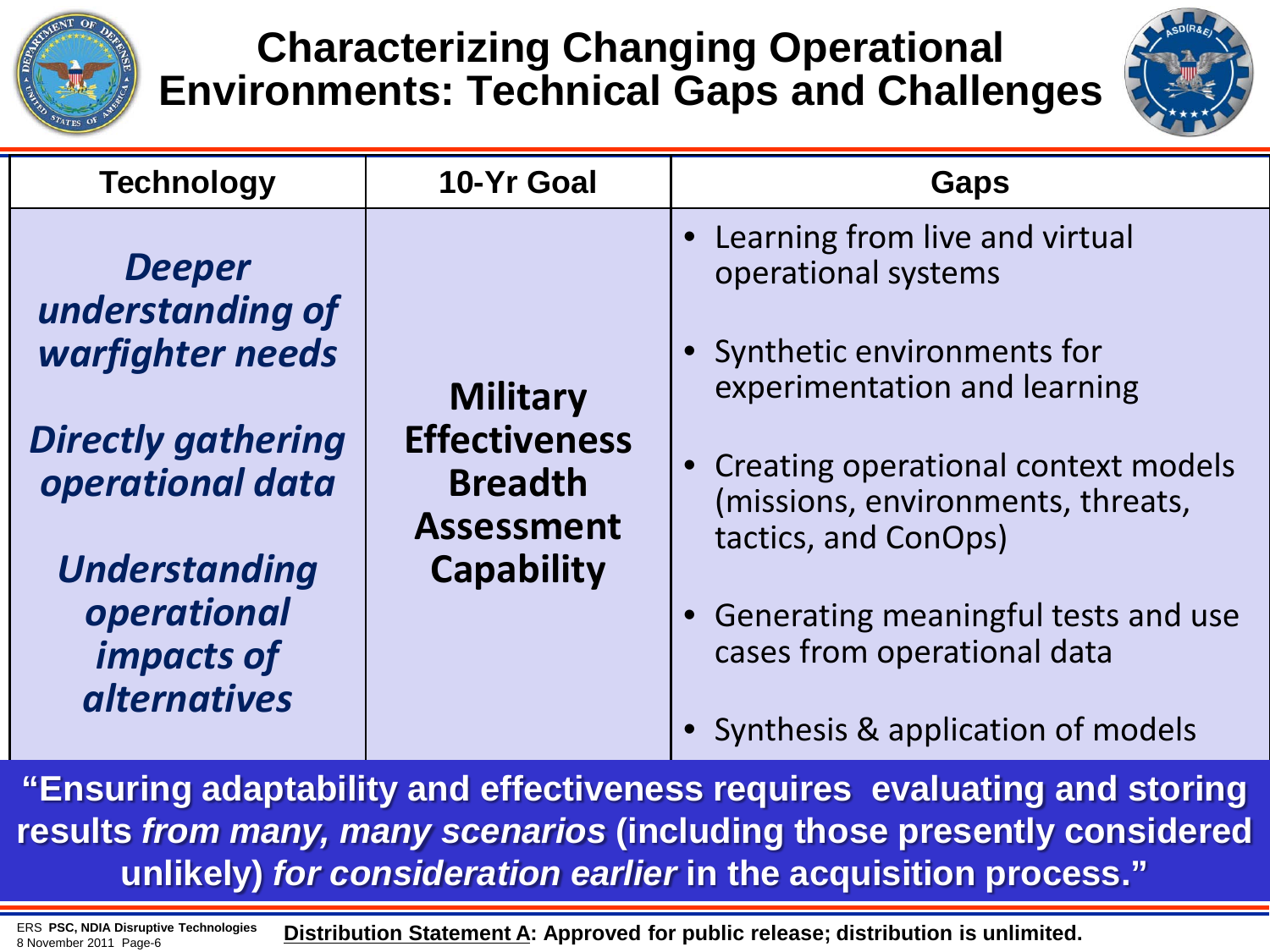

## **Cross-Domain Coupling: Technical Gaps and Challenges**



| <b>Technology</b>                                                                                                                                                           | 10-Yr Goal                                                        | <b>Gaps</b>                                                                                                                                                                                                                                                                                                                                                  |  |
|-----------------------------------------------------------------------------------------------------------------------------------------------------------------------------|-------------------------------------------------------------------|--------------------------------------------------------------------------------------------------------------------------------------------------------------------------------------------------------------------------------------------------------------------------------------------------------------------------------------------------------------|--|
| <b>Better</b><br><i>interchange</i><br>between<br><i>incommensurate</i><br>models<br><b>Resolving</b><br>temporal,<br>multi-scale,<br>multi-physics<br><i><b>issues</b></i> | <b>Weapons</b><br>system<br>modeled<br>fully<br>across<br>domains | • Dynamic modeling/analysis workflow<br>• Consistency across hybrid models<br>• Automatically generated surrogates<br>• Semantic mappings and repairs<br>• Program interface extensions that:<br>• Automate parameterization<br>and boundary conditions<br>• Coordinate cross-phenomena simulations<br>• Tie to decision support<br>Couple to virtual worlds |  |

**Making the wide range of model classes and types work together effectively requires new computing techniques (not just standards)**

ERS PSC, NDIA Disruptive Technologies **Distribution Statement A: Approved for public release; distribution is unlimited.** 8 November 2011 Page-7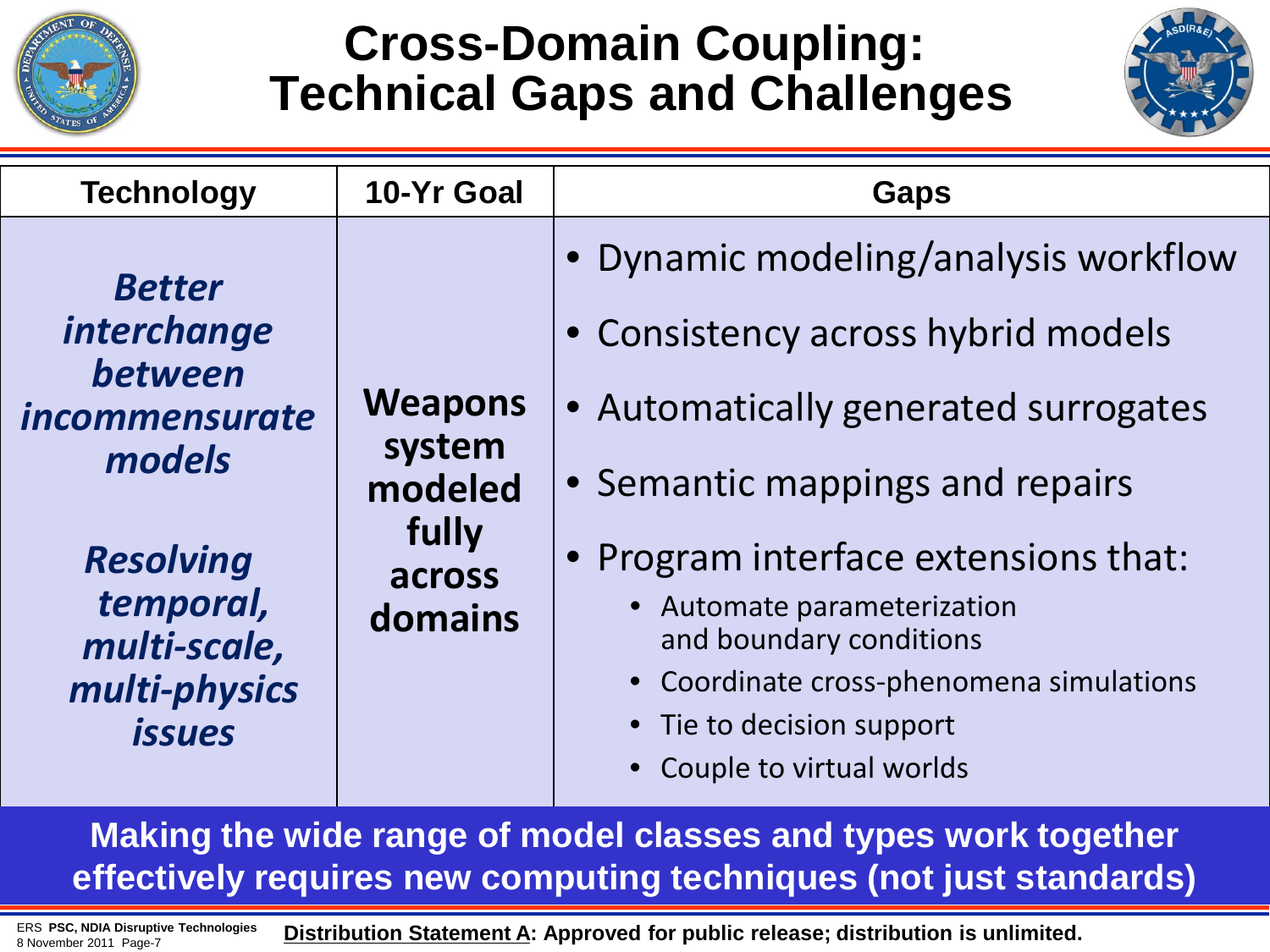

# **Tradespace Analysis: Technical Gaps and Challenges**



| <b>Technology</b>                                                                                                                                  | 10-Yr Goal                                                          | <b>Gaps</b>                                                                                                                                                                                                                                                                                                                                                                                       |
|----------------------------------------------------------------------------------------------------------------------------------------------------|---------------------------------------------------------------------|---------------------------------------------------------------------------------------------------------------------------------------------------------------------------------------------------------------------------------------------------------------------------------------------------------------------------------------------------------------------------------------------------|
| <b>Efficiently</b><br>generating<br>and<br>evaluating<br><i>alternative</i><br>designs<br><b>Evaluating</b><br>options in<br>multi-<br>dimensional | <b>Trade</b><br>analyses<br>over very<br>large<br>condition<br>sets | • Guided automated searches, selective search algorithms<br>Ubiquitous computing for generating/evaluating options<br>• Identifying high-impact variables and likely interactions<br>• New sensitivity localization algorithms<br>• Algorithms for measuring adaptability<br>Risk-based cost-benefit analysis tools, presentations<br>Integrating reliability and cost into acquisition decisions |
| tradespaces                                                                                                                                        |                                                                     | • Cost-and time-sensitive uncertainty management via<br>experimental design and activity planning                                                                                                                                                                                                                                                                                                 |

**Exploring more options and keeping them open longer, by managing complexity and leveraging greater computational testing capabilities** 

8 November 2011 Page-8

ERS PSC, NDIA Disruptive Technologies **Distribution Statement A: Approved for public release; distribution is unlimited.**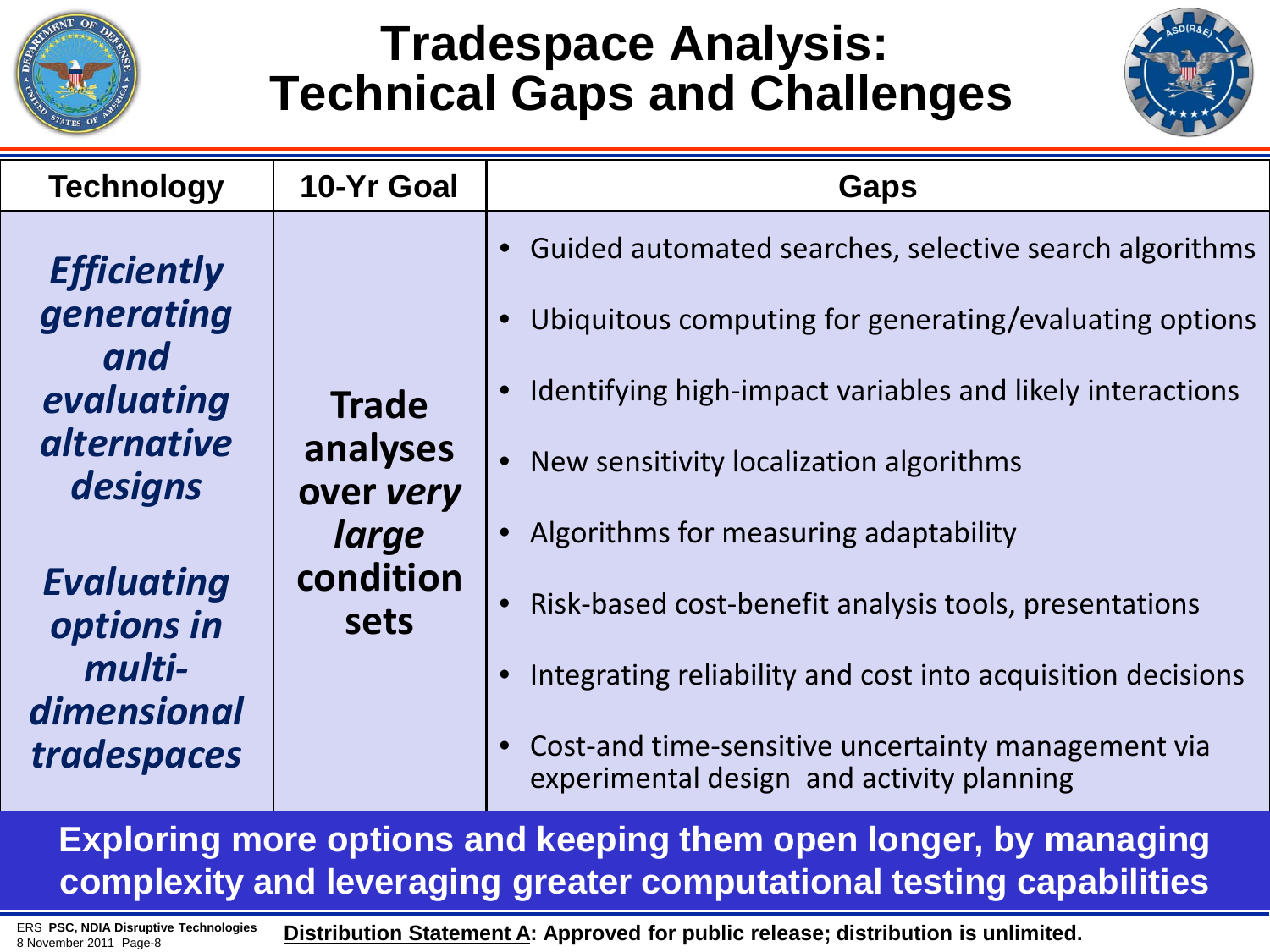

# **Collaborative Design & Decision Support: Technical Gaps and Challenges**



| <b>Technology</b>                                                             | 10-Yr Goal                                                                                                                           | <b>Gaps</b>                                                                                                                                                                                                                                                           |
|-------------------------------------------------------------------------------|--------------------------------------------------------------------------------------------------------------------------------------|-----------------------------------------------------------------------------------------------------------------------------------------------------------------------------------------------------------------------------------------------------------------------|
| Well-<br>informed,<br>low-<br>overhead<br>collaborative<br>decision<br>making | <b>Computational</b><br>/ physical<br>models bridged<br>by 3D printing<br>Data-driven<br>trade decisions<br>executed and<br>recorded | Usable multi-dimensional tradespaces<br>Rationale capture<br>Aids for prioritizing tradeoffs,<br>explaining decisions<br>Accessible systems engineering,<br>acquisition, physics and behavioral models<br>• Access controls<br>Information push-pull without flooding |
|                                                                               |                                                                                                                                      | EDC roquires the transporation for many stakeholders to be oble to                                                                                                                                                                                                    |

**ERS requires the transparency for many stakeholders to be able to understand and contribute, with low overhead for participating**

8 November 2011 Page-9

ERS PSC, NDIA Disruptive Technologies **Distribution Statement A: Approved for public release; distribution is unlimited.**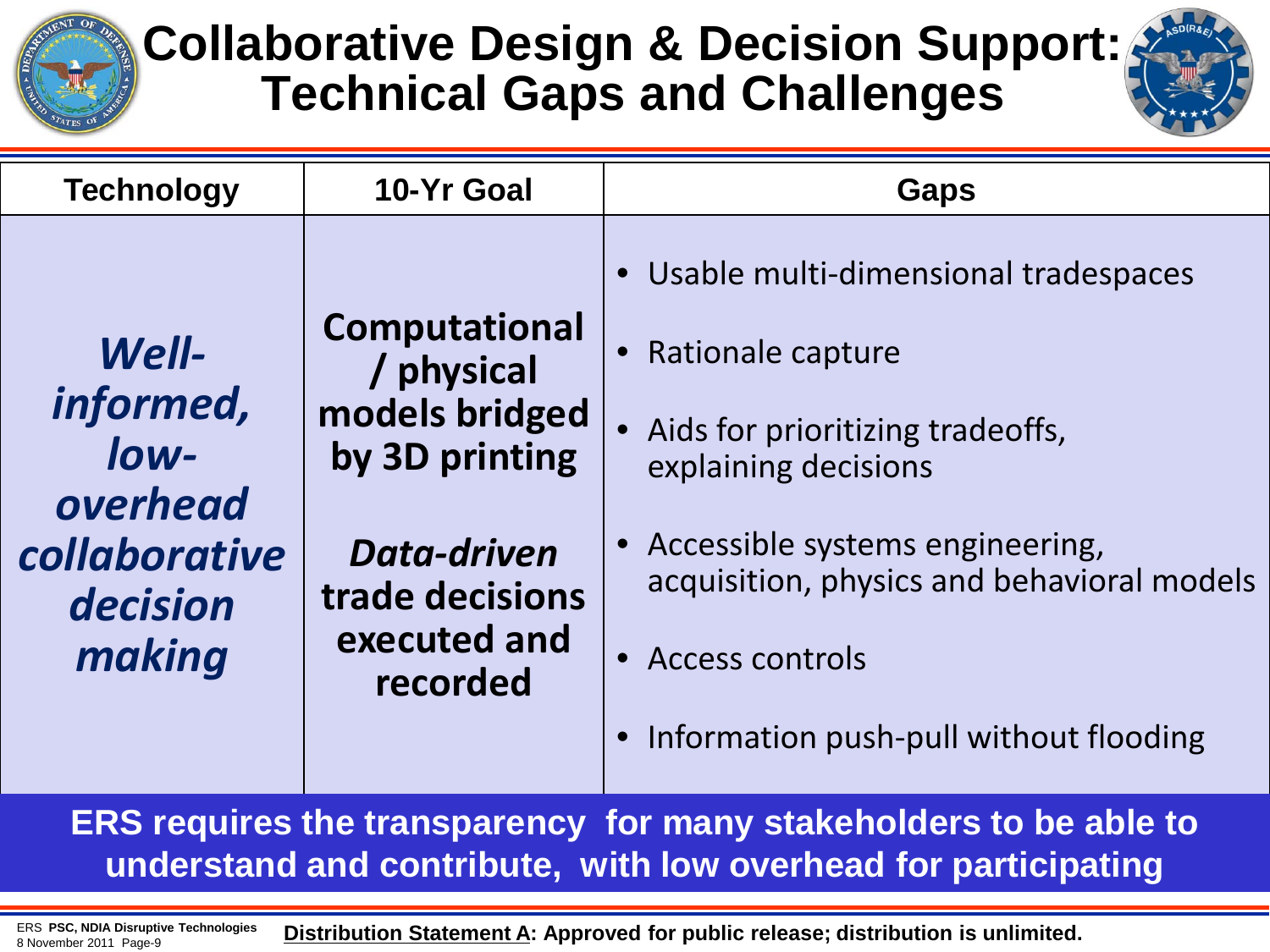

# **What Constitutes Success?**



#### **Adaptable (and thus robust) designs**

- Diverse system models, easily accessed and modified
- Potential for modular design, re-use, replacement, interoperability
- Continuous analysis of performance, vulnerabilities, trust
- *Target: 50% of system is modifiable to new mission*



#### **Faster, more efficient engineering iterations**

- Virtual design integrating 3D geometry, electronics, software
- Find problems early:
- Shorter risk reduction phases with prototypes
- Fewer, easier redesigns
- Accelerated design/test/build cycles
	- *Target: 12x speed-up in development time*

#### **Decisions informed by mission needs**

- More options considered deeply, broader trade space analysis
- Interaction and iterative design among collaborative groups
- Ability to simulate & experiment in synthetic operational environments
- *Target: 95% of system informed by trades across ConOps/env.*



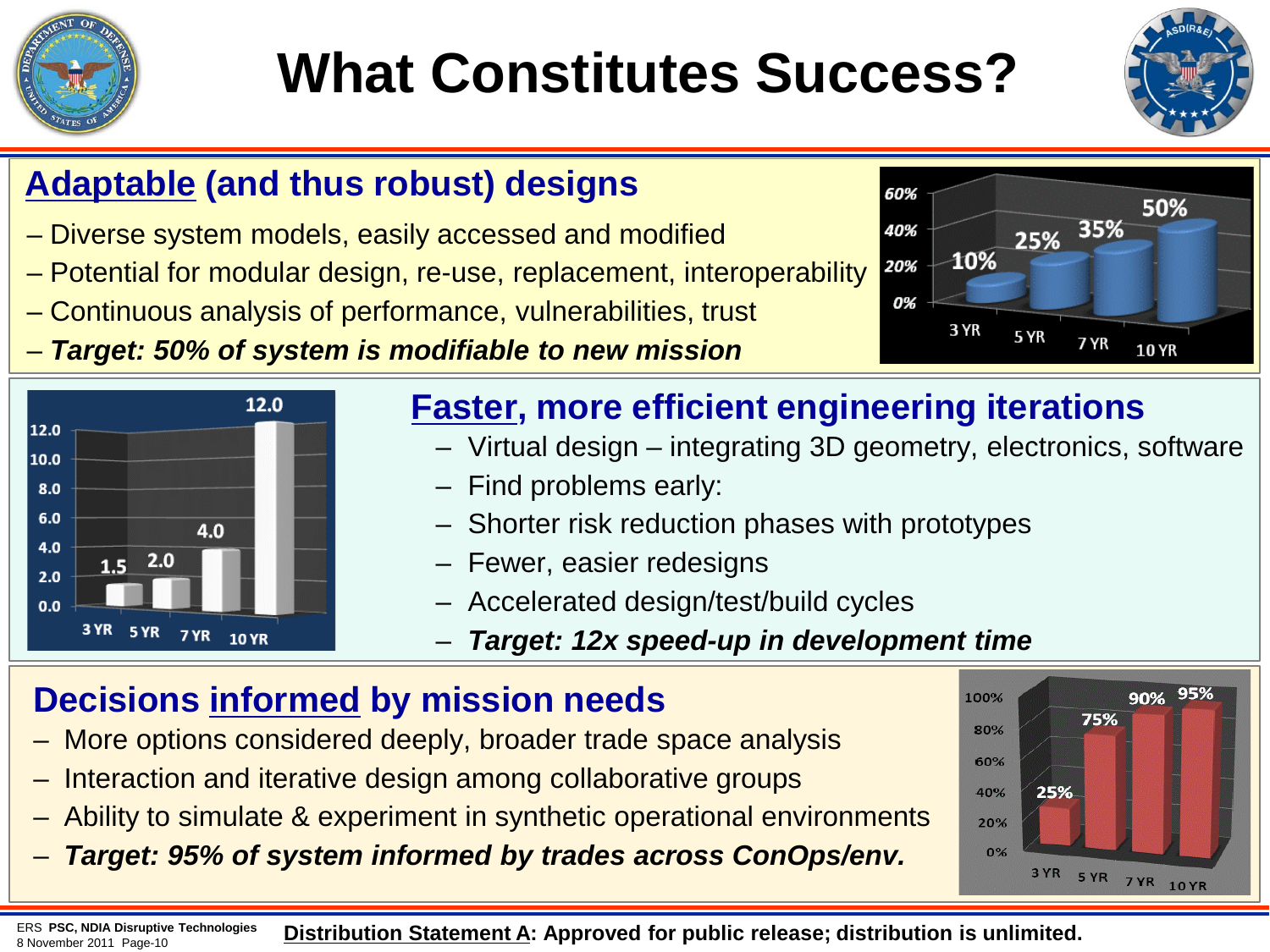

#### **Opportunities to Participate DoD Needs Innovative Tools and Algorithms from Industry and Academia**



| <b>Organization</b>                    | <b>BAA Title</b>                                                                                | <b>Closing Date</b> | <b>Reference #</b>                                       |
|----------------------------------------|-------------------------------------------------------------------------------------------------|---------------------|----------------------------------------------------------|
| <b>ONR</b>                             | <b>Energetic Materials Program R&amp;D</b>                                                      | 23-Dec-11           | 12-SN-0001                                               |
| Dept of Army                           | <b>Adaptive Vehicle Management System (AVMS) Phase II</b>                                       | $6 - Jan-12$        | W911W6-11-R-0013                                         |
| <b>NAWC Lakehurst</b>                  | <b>BAA Reconnaissance and Surveillance payloads, sensors,</b><br>delivery systems and platforms | 14-Feb-12           | N68335-11-R-0018                                         |
| <b>NAVFAC</b>                          | <b>BAA Expeditionary technologies</b>                                                           | $2-Mar-12$          | <b>BAA-09-03-RIKA</b>                                    |
| <b>US Army USACE</b>                   | <b>2011 BAA</b>                                                                                 | 31-Mar-12           | W912HZ-11-BAA-02                                         |
| <b>NRL</b>                             | <b>NRL-Wide BAA</b>                                                                             | 16-Jun-12           | <b>BAA-N00173-01</b>                                     |
| <b>US Army RDECOM-</b><br><b>ARDEC</b> | <b>Technology Focused Areas of Interest BAA</b>                                                 | 15-Sep-12           | W15QKN-10-R-0513                                         |
| <b>ARL</b>                             | <b>Basic and Applied Scientific Research</b>                                                    | 31-Dec-12           | W911NF-07-R-0003-04<br>& -0001-05                        |
| <b>Dept of Army</b>                    | <b>Army Rapid Innovation Fund BAA</b>                                                           | 29-Sep-12           | W911NF11R0017                                            |
| <b>ONR</b>                             | <b>BAA, Navy and Marine Corp S&amp;T</b>                                                        | 30-Sep-12           | <b>ONR 12-002</b>                                        |
| <b>NASC Training Sys</b><br><b>Div</b> | <b>R&amp;D for Modeling and Simulation Coordination Office</b>                                  | 4-Dec-12            | N61339-08-R-0013                                         |
| <b>AFRL Kirtland</b>                   | <b>STRIVE BAA</b>                                                                               | <b>Draft Posted</b> | FA945311R0285                                            |
| <b>WHS</b>                             | <b>DoD Rapid Innovation Fund</b>                                                                | n/a                 | HQ0034-RIF-11-BAA-0001                                   |
| <b>AFRL WPAFB</b>                      | Reasoning, Comprehension, Perception and Anticipation<br>in Multi-Domain Environments           | n/a                 | <b>BAA-10-03-RIKA</b>                                    |
| <b>AFRL Rome</b>                       | <b>Emerging Computing Technology and Applications</b>                                           | n/a                 | <b>BAA-09-08-RIKA</b>                                    |
| <b>AFRL Rome</b>                       | <b>Cross Domain Innovative Technologies</b>                                                     | n/a                 | <b>BAA-10-09-RIKA</b>                                    |
| <b>AFRL Rome</b>                       | <b>Computing Architecture Technologies BAA</b>                                                  | n/a                 | <b>BAA-09-03-RIKA</b>                                    |
| <b>WHS</b>                             | Systems 2020                                                                                    | n/a                 | <b>Subject to Presidential</b><br><b>Budget Approval</b> |

8 November 2011 Page-11

ERS PSC, NDIA Disruptive Technologies **Distribution Statement A: Approved for public release; distribution is unlimited.**